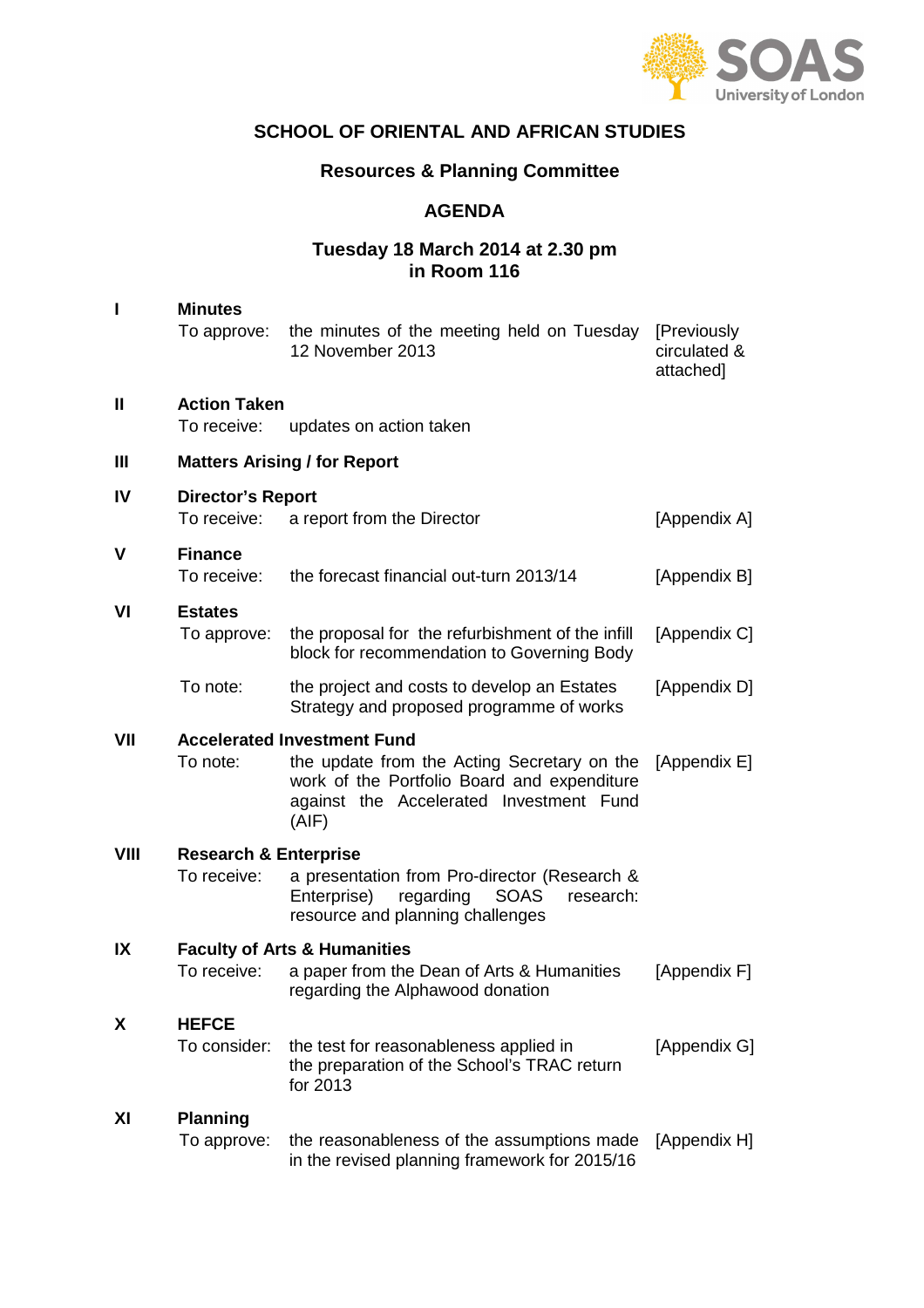| XII         | <b>Loan Finance</b><br>To consider: | the update on loan financing from the Acting<br>Director of Finance & Planning                                          | [Appendix I]                                                      |
|-------------|-------------------------------------|-------------------------------------------------------------------------------------------------------------------------|-------------------------------------------------------------------|
| <b>XIII</b> | To receive:                         | <b>Investment Advisory Panel</b><br>the minutes of the meeting of Investment<br>Advisory Panel held on 12 November 2013 | [Appendix J]*                                                     |
| XIV         | <b>Cash Position</b><br>To receive: | reports on:<br>Cash flow<br>(1)<br><b>Capital and Debt Statement</b><br>(11)<br>(iii) Short Term Deposits               | [Appendix K (i & ii)]*<br>[Appendix L]*<br>[Appendix M (i & ii)]* |
| XV          | Date of Next Meeting<br>To note:    | that the next meeting will be on Tuesday 10<br>June 2014 at 14:30 in room 116                                           |                                                                   |

\*Items marked with an asterisk are formal business, not intended for discussion.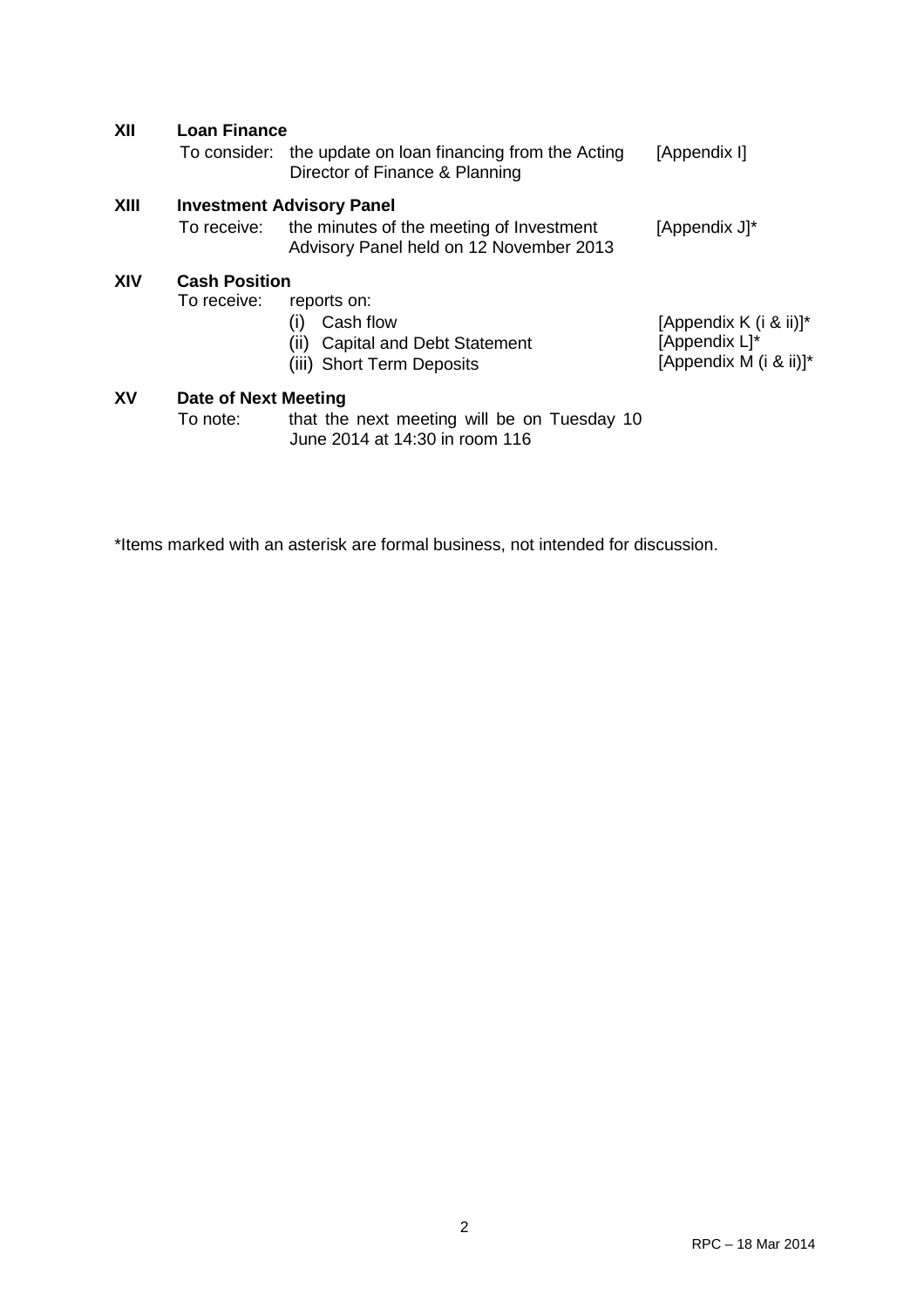**These minutes are for information only. Any corrections to the minutes will be recorded in the minutes of the subsequent meeting of the committee.**

SCHOOL OF ORIENTAL AND AFRICAN STUDIES

### **RESOURCES AND PLANNING COMMITTEE**

#### MINUTES OF MEETING

Tuesday 18 March 2014 at 2:30 pm in Room 116, College Buildings

Mr G Dalal, Chair (Hon.Treasurer) Mr G Appleby (Acting Registrar) Professor Richard Black (Pro-Director, Research & Enterprise) Dr C Ince (Acting Secretary) Dr T Miller (Chair of Governing Body) Professor N Rao (Pro-Director, Learning & Teaching) Professor P Webley (Director) Ms E Wright (Vice-Chair of Governing Body) Ms S Aliker (Chair, Estates & Infrastructure Committee)\* Sir Graham Fry\* Professor A Gerstle Mr J Heskett Mr David East Professor Christine Oughton\* Mr D Skinner Mr Nizam Uddin

**In attendance:** Mr B Douglas (Acting Director of Finance and Planning) Professor M Craven (Dean of Faculty of Law & Social Sciences) Professor G Singh (Dean of Faculty of Arts & Humanities) Professor A Pauwels (Dean of Faculty of Languages and Cultures) Ms A Hartrey (secretary) Mr A Warburton (minute secretary)

\* Those persons marked with an asterisk were unable to be present.

#### **18. Minutes**

The minutes of Resources & Planning Committee meeting held on Tuesday 12 November 2013 were accepted as a true record.

#### **19. Action Taken**

It was noted that all papers required to be presented to HEFCE and Governing Body had gone forward as appropriate.

#### **(i) Fractional Staff (Min 4)**

It was noted that all the information regarding the use of fractional staff within the Faculties had not been available in time to present a paper at this meeting of the Committee. It was **agreed** that the paper be circulated to the Chair within four weeks and then be presented to Resources & Planning Committee at its next meeting on 10 June 2014.

**Action: Paper on fractional staff to be circulated to the Chair of RPC by 15 April 2014** 

### **(ii) Professional Services Plan – Centenary Celebrations (Min 12)**

The Acting Registrar reported that a planning group for the centenary celebrations had been established. This group reports directly to the Executive Board and the budget for the celebrations was to be discussed at a future meeting of **Executive** Board.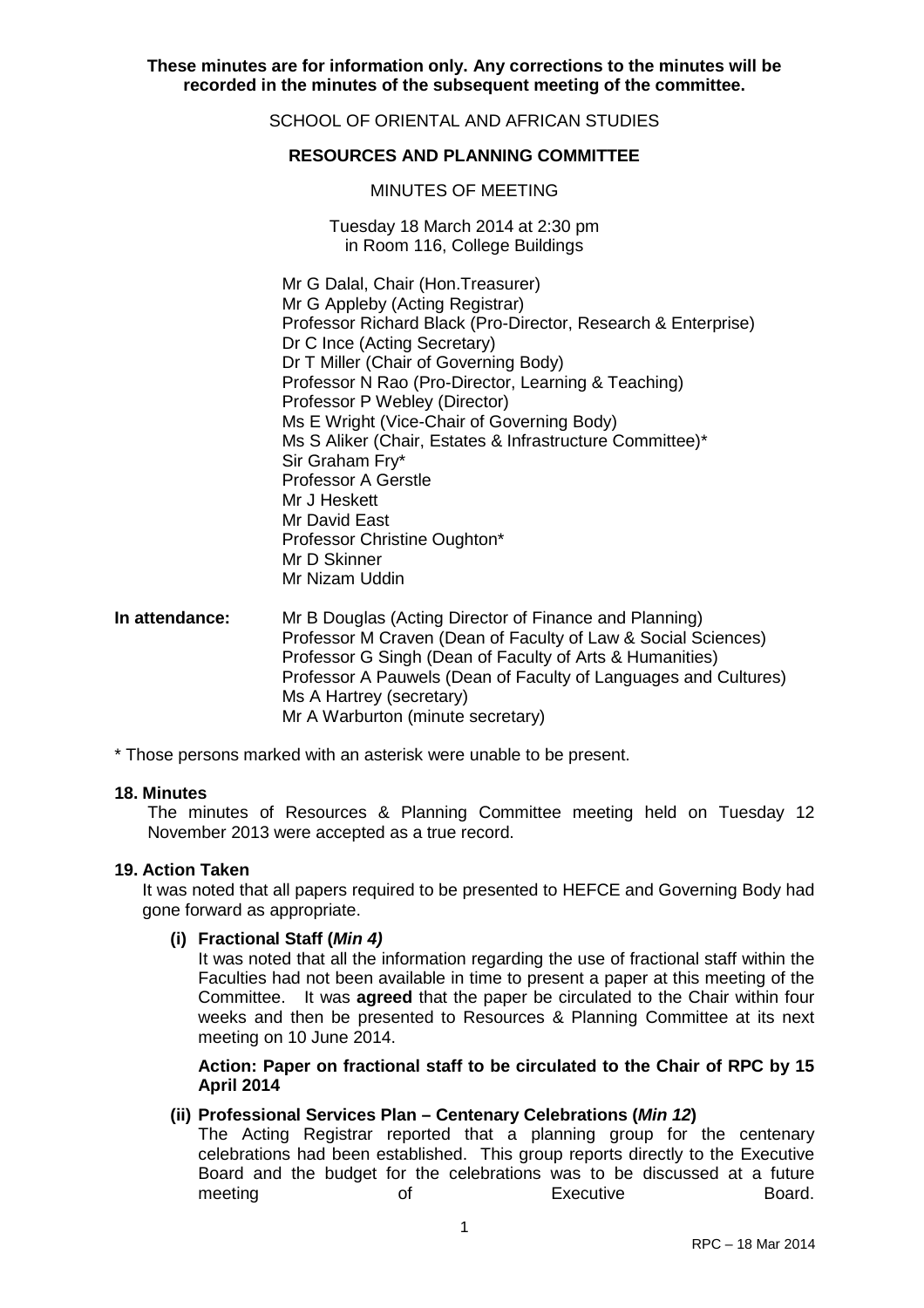## **20. Matters arising/for report**

## **(i) School's Banking Mandate**

It was **noted** that Chair's action was taken on 18 March 2014to amend the banking mandate to include the signature of the Pro-Director (Research & Enterprise).

## **21. Director's Report**

A report was **received** from the Director [Appendix A]. The following sections were highlighted to the Committee:

### **(i) Pay and industrial action**

The Director provided an update on the on-going industrial action and informed the Committee that the next possible action would be a marking boycott due to start on 28 April if the dispute was not resolved. It was noted that UCEA would be meeting on 26 March, but that negotiations were proving difficult. It was confirmed that since this is a national dispute SOAS is unable to negotiate separately. It was also noted that SOAS was in the minority of institutions where the industrial action was causing major disruption and that this was potentially affecting student recruitment in the current admissions cycle.

### **(ii) The Chancellor's autumn statement and the BIS grant letter**

It was reported that the BIS letter sent to HEFCE earlier in March stated that there would be no in-year cuts for 2013/14. All institutions would receive their full grant letter on Monday 24 March and the Committee would be informed of the outcome for the School.

### **(iii) League tables**

It was noted that SOAS featured in the world's elite (top 200) institutions in six out of the 30 subjects included in this year's QS World University Rankings by Subject.

## **22. 2013-14 Mid-Year Financial Forecast**

The Acting Director of Finance & Planning reported that a review of the School's income and expenditure had recently been completed and the forecast outturn for 2013-14 prepared; the forecast deficit was £516k, compared to a budget deficit of £2,416k. The paper presented at Appendix B gave details of how this anticipated £1,900k improvement in the School's financial position had occurred.

In addition to the lower than anticipated spend on some projects funded from the Accelerated Investment Fund, anticipated non-pay budget underspends and the improved position on the payment of on-campus tuition fees, it was reported that there had been significant technical adjustments to the School's accounting methods which had contributed to the improved position; however, projected reductions in tuition fee income from Distance Learning, the Language Centre and IFCELS partially offset the positive variations.

## **23. Refurbishment of the Infill Block**

The Acting Registrar presented a report at Appendix C which paper set out the case for the refurbishment of the Infill areas between the Philips Building and College building as well as a series of other refurbishments to accommodate growth in the Directorate of External Relations and Development and to ensure the estate remaining in good condition.

It was reported that the aims in proposing the project were to:

- To improve the effectiveness of professional services departments through the co-location of teams in open plan environments
- Improve the efficiency of the existing estate by reducing the square meter per person ratio for professional service staff office space
- To ensure that 90% or above of the estate remains within condition category A or B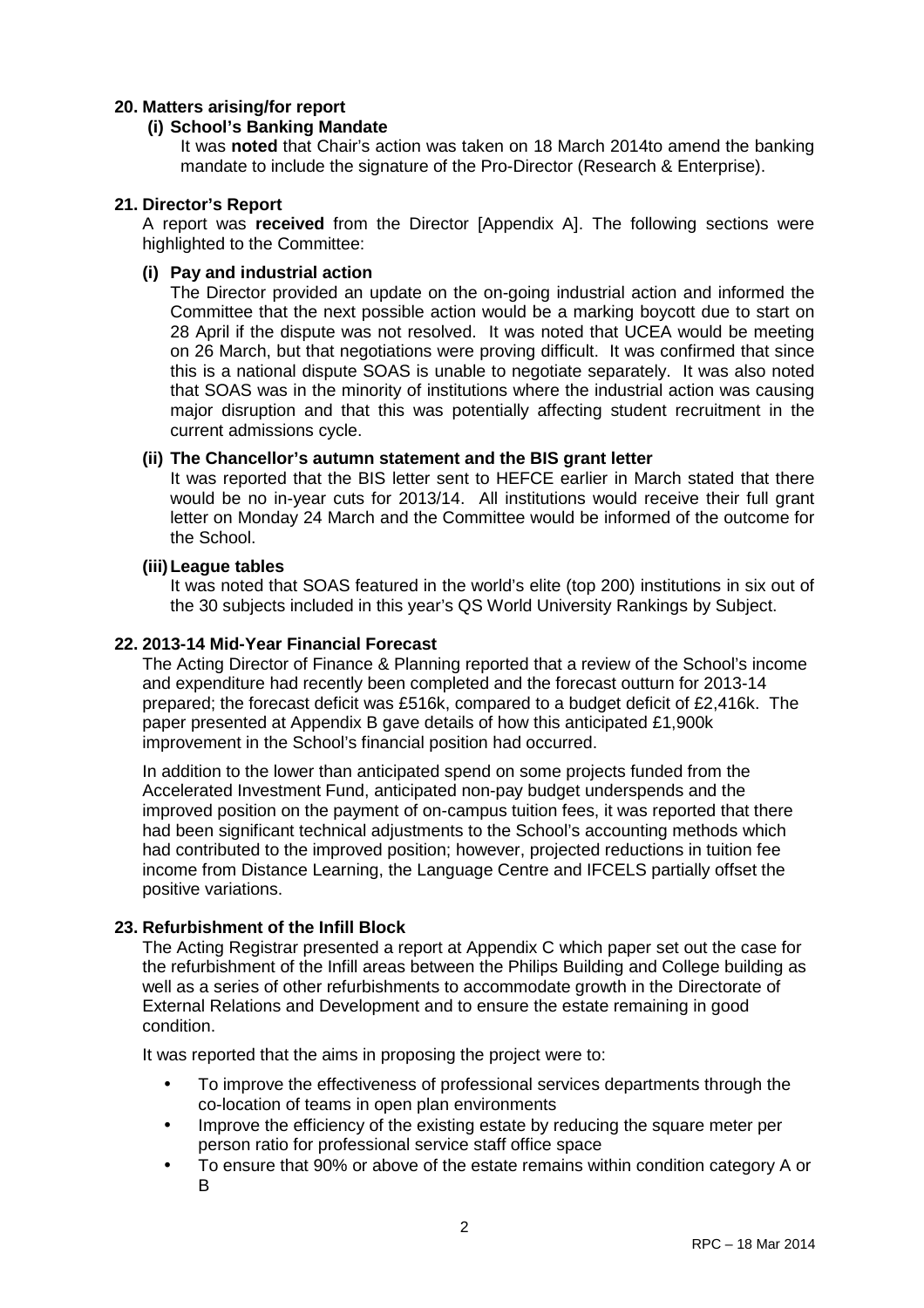It was noted that no refurbishment of the infill areas had taken place within the last 12 years and consequentially these areas were in reduced condition. It was further noted that if a refurbishment project to update these areas were not carried out within the next two years the areas would be likely to fall into category C at the next condition survey planned for 2013-14.

The alternative options of taking no action, or the external leasing of space had been considered, but an options appraisal had indicated that the refurbishment of the infill areas was the best course of action. It was noted that the initial financing of the project would be achieved through the utilisation of £1.38M internal financing. It was noted that this project would not have an adverse impact on the School's cash balance in the current year due to the fact that the project to improve circulation areas had been delayed.

## The Committee **approved for recommendation to Governing** Body:

- the business case for the Infill Refurbishment Project;
- the overall budget of £1.38m for the project.

### In addition the Committee **noted**

- the fee expenditure of up to £100,000
- that the Director of Estates and Facilities has been authorised to progress this project to RIBA Work Stage 4

It was reported that once the project reached RIBA Work Stage 4 it would be placed out to tender and the decision as to whether the works would proceed would depend on the tendered costs coming within the current cost estimate. It was noted that it was expected that the project would complete in advance of the start of the 2014-15 academic session.

### **Action: Forward recommendation to Governing Body**

#### **24. Estates Strategy**

The Acting Registrar presented a paper on the development of the Estates Strategy at Appendix D.

It was reported that the previous estates strategy had concentrated on long term maintenance projects, but that these had now been largely completed enabling the School to move to a more pro-active approach.

It was reported that the Estates Strategy would be underpinned by four sub-strategies which would ensure that the estate was operated and maintained effectively and developed and improved in line with the School's needs and strategic priorities.

The four sub-strategies were:

- Sub Strategy 1: Maintenance Strategy
- Sub Strategy 2: Space Strategy
- Sub Strategy 3: Facilities Management Strategy
- Sub Strategy 4: Energy and Environment Strategy

It was noted that under the Campus Development Plan the current proposals for the Vernon Square site would be reviewed and re-assessed for their alignment with the emerging long term view of current and future space types and needs.

The Committee congratulated the Estates & Infrastructure Directorate on its efforts in reducing the backlog of long term maintenance and on the work which had been undertaken to produce this document to underpin the final Estates Strategy.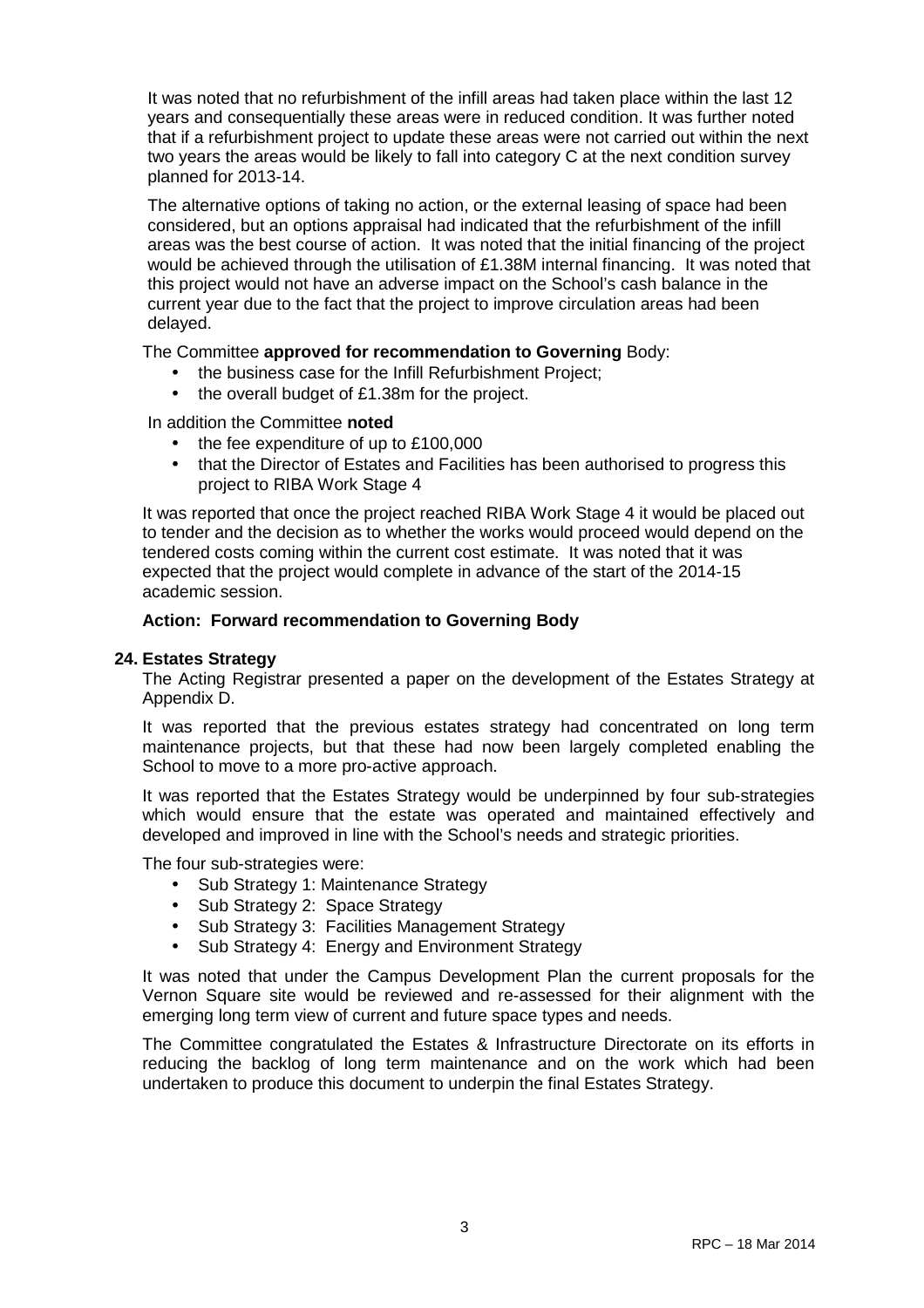### **25. Accelerated Investment Fund**

A report from the Portfolio Board including expenditure against the Accelerated Investment Fund [Appendix E] was presented by the Acting Secretary. The report provided information on the portfolio of projects being undertaken by the School and details of the expenditure against the Accelerated Investment Fund as agreed by Governing Body.

It was reported that although a number of projects had already been successfully delivered, the challenge for the School was in developing the capacity to continue to move projects forward to successful conclusions, since a balance between the acquisition of temporary expertise and the development of permanent adaptive capability needed to be maintained.

It was noted that the projects were grouped into four programmes designed to improve service and systems delivery, viz.:

- Enhancing Student Services
- Enhancing Staff Services
- Platform Improvements and Standardisation
- **Library Transformation Programme**

The Committee requested that further details be provided to their next meeting in order to assist members in understanding the relative priorities between the programmes and the projects and the time and resources that were required to deliver each project. In particular the members wished to have further details regarding the Enhancing Student Services programme regarding which aspects could be delivered in time for the commencement of the 2014-15 academic session.

#### **Action: Provide further details on the portfolio of programmes, including resource requirements**

#### **26. Research and Enterprise**

The Pro-Director (Research & Enterprise) made a presentation to the Committee regarding the principal challenges faced by the School in its Research and Enterprise activities. The presentation outlined the main aims of the Research & Enterprise Strategy and the School's performance against key performance indicators.

In addition the Pro-Director outlined a new approach to the setting of research income targets for Departments and the approach the School would take to enable staff to achieve the targets, including the development of more nuanced benchmark groups by subject and a further developed understanding of the different research and funding environments in which departments operate.

#### **27. Alphawood Donation**

The Dean of the Faculty of Arts and Humanities presented a paper on the Alphawood donation [Annex F].

The paper detailed the current governance which the School had established to oversee the academic programme and the progress made since the agreement with the Alphawood Foundation had been signed.

The Dean reported that the Scholarship programme had been set up and that the School had received over 80 applications for the 13 awards available. In addition good progress had been made regarding the academic appointments which meant that the programme was on track to meet its key milestones. It was further noted that there was positive feedback from the donor and the Head of the Foundation and that the relationship with the School was being successfully managed by the Director of External Relations and Development. It was also reported that a pre-launch event was being planned for 27 May 2014.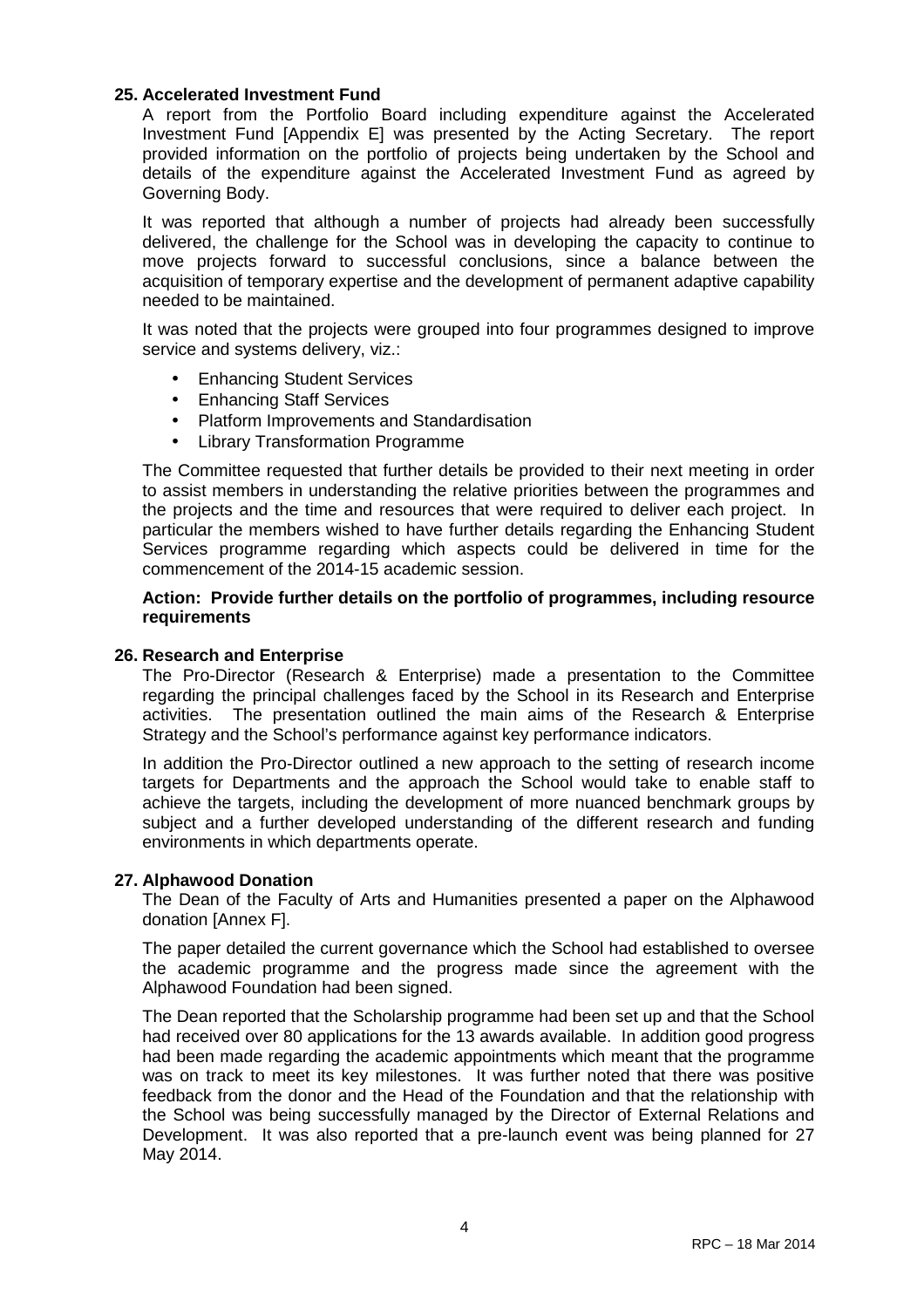## **28. HEFCE Transparent Approach to Costing(TRAC) Return 2012-13**

The Acting Director of Finance & Planning introduced a report on the School's TRAC return [Appendix G] which had been submitted to HEFCE on 31 January 2014. As in previous years, the Committee were being asked to approve this return post-submission and in particular review and, if appropriate, comment on the tests for the reasonableness of the return.

The Committee **agreed** that they were satisfied that the TRAC 2013-14 return was reasonable and the submission was **approved**.

#### **29. Planning Framework**

The Acting Director of Finance & Planning introduced a report on the revised planning framework to be used in the current planning round [Annex H].

The revised framework had been developed to improve the transparency of the planning process and provide a set of overall assumptions for the planning period which had been agreed with the Executive Board. In addition, the framework provided additional guidance to the Faculties on how their short- and medium-term strategies should relate to the strategic priorities as laid out in the School's Vision & Strategy document.

It was noted that particular assumptions had been made regarding pay inflation and pension costs. It was further noted that the process of grouping academic departments into three broad growth categories should result in the development and adoption of more realistic student growth targets going forward. The framework also included financial targets at departmental level with the requirement that information be included within the plans as to how departmental financial performance could be improved this had fallen below an agreed minimum

The Committee **agreed** that they were satisfied that they were satisfied with the reasonableness of the assumptions made in the revised planning framework.

#### **30. Loan Finance**

The Acting Director of Finance & Planning presented an update report on the School's progress in seeking short-term finance, together with a proposed timetable [Appendix I].

It was reported that the School intends to raise £15m of short-term finance for up to three years from April/May 2014 and that a prospectus had been sent to interested banks in the week beginning 10 March 2014. It was noted that the School was seeking to achieve as much flexibility as possible in the terms agreed.

The Committee **approved** the principle of agreeing the preferred provider and terms via Chair's action to allow more flexibility in the proposed timetable for the approval of shortterm finance.

#### **31. Investment Advisory Panel**

#### **i. Minutes**

The minutes from the Investment Advisory Panel meeting of 12 November 2013 [Appendix J] were noted.

#### **ii. IAP Meeting of 18 March 2014**

The Chair reported that at its meeting of 18 March 2014 the panel had agreed a change in the custodian arrangements of the SOAS investment portfolio from Newtons to the Bank of New York Mellon.

The Chair also reported that the Panel had considered a paper from the student-led Fossil Free Campaign. The Panel had requested that Newtons assess the likely impact on the School's investments if SOAS were to adopt the proposals and make a recommendation to the School based on this analysis and other appropriate considerations.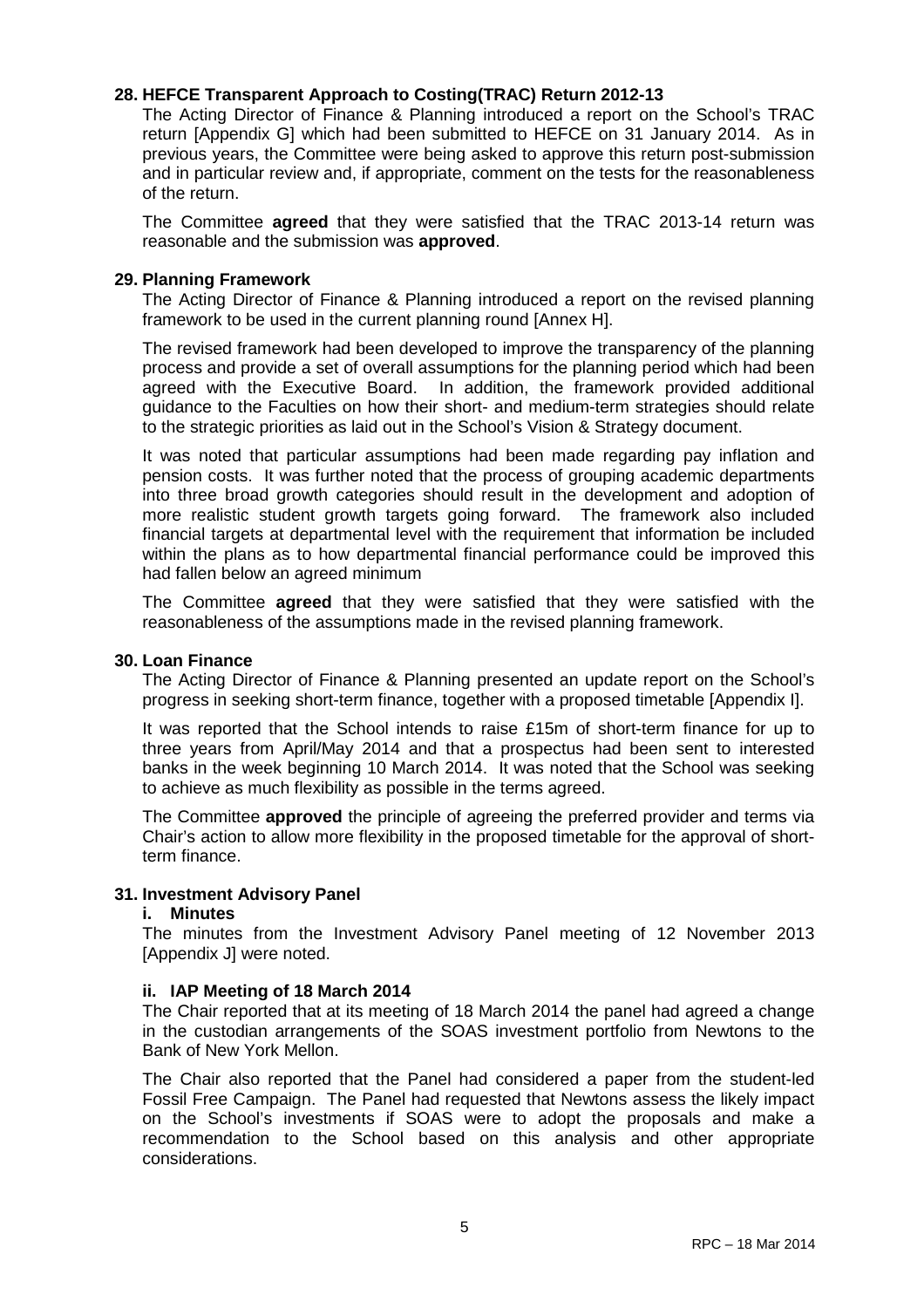## **32. Cash Position**

- **i. Cash flow** [Appendix K (i & ii)] The summary of cash flow projections to July 2015 was **noted**.
- **ii.** Capital and Debt Statement [Appendix L] The Capital and Debt Statement as at 31 January 2014 was **noted**.
- **iii. Short Term Deposits** [Appendix M (i & ii)] The summary of short-term deposits as at 31 January 2014 was **noted**.

## **33. Date of next meeting**

The next meeting of the Resources & Planning Committee meetings is scheduled for:

Tuesday 10 June 2014

The meeting is scheduled for 2.30 p.m. and will be held in room 116 in the College Buildings, Russell Square.